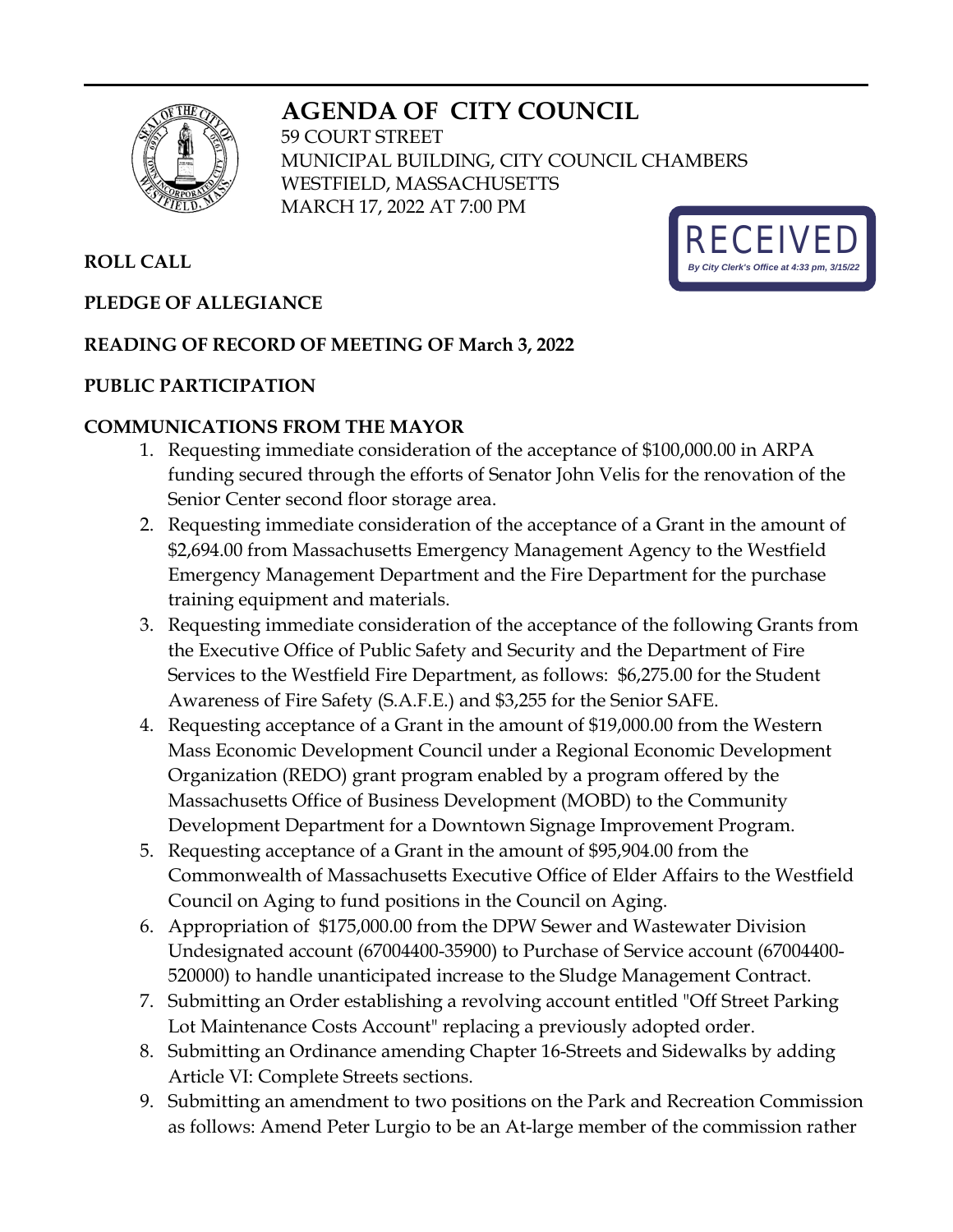than the Ward 4 member and amend Kenneth Magarian to be the Ward 4 member of the commission rather than the At-Large member.

## **REPORTS OF CITY OFFICERS**

- 10. Assistant City Solicitor Shanna Reed submitting Ordinance amendments as recommended by the Traffic Commission relative to No Parking on Pearl Street and Linden Avenue
- 11. City Clerk Karen Fanion submitting an Ordinance amending Chapter 2, Section 2-5 Wards and Section 2-6 - Precincts by deleting the sections in their entirety and inserting in place thereof the amended Wards and Precincts as a result of the redistricting which became effective December 31, 2021.
- 12. Councilor Morganelli, Liaison to the Park and Recreation, submitting a notification from the Park and Rec Commission that the Commission voted to name a field at Whitney Park in memory of Bob Veronesi.

#### **PETITIONS, REMONSTRANCES, AND OTHER PAPERS**

#### **REPORTS OF COMMITTEES**

Personnel Action Committee

- 13. Reappointment of Kenneth Magarian, 131 Llewelyn Drive as a member of the Parks & Recreation Commission for a term to expire the first Monday of February. 2025.
- 14. Reappointment of Cheryl Crowe, 40 New Broadway, as a member of the Planning Board for a term to expire the first Monday of February, 2027.
- 15. Reappointment of Jane Magarian, 131 Llewelyn Drive, as a member of the Planning Board for a term to expire the first Monday of February, 2027.
- 16. Reappointment of Joseph Popielarczyk, 39 Breighly Way, as a member of the Water Commission for a term to expire the first Monday of February, 2025.
- 17. Reappointment of Kathleen Witalisz, 37 Evergreen Drive, as a member of the Westfield Redevelopment Authority, for a term to expire the first Monday of February, 2026.
- 18. Reappointment of Mark Morin, 130 Llewelyn Drive, as a member of the Westfield Redevelopment Authority, for a term to expire the first Monday of February, 2026.
- 19. Reappointment of Thomas Woodson, 112 Squawfield Road, as a member of the Westfield Redevelopment Authority, for a term to expire the first Monday of February, 2026.
- 20. Reappointment of William R. Parks, 78 Granville Road, as a member of the Westfield Redevelopment Authority, for a term to expire the first Monday of February, 2027.
- 21. Reappointment of Richard K. Sullivan, III, as a member of the Zoning Board of Appeals, for a term to expire the first Monday of February, 2024.